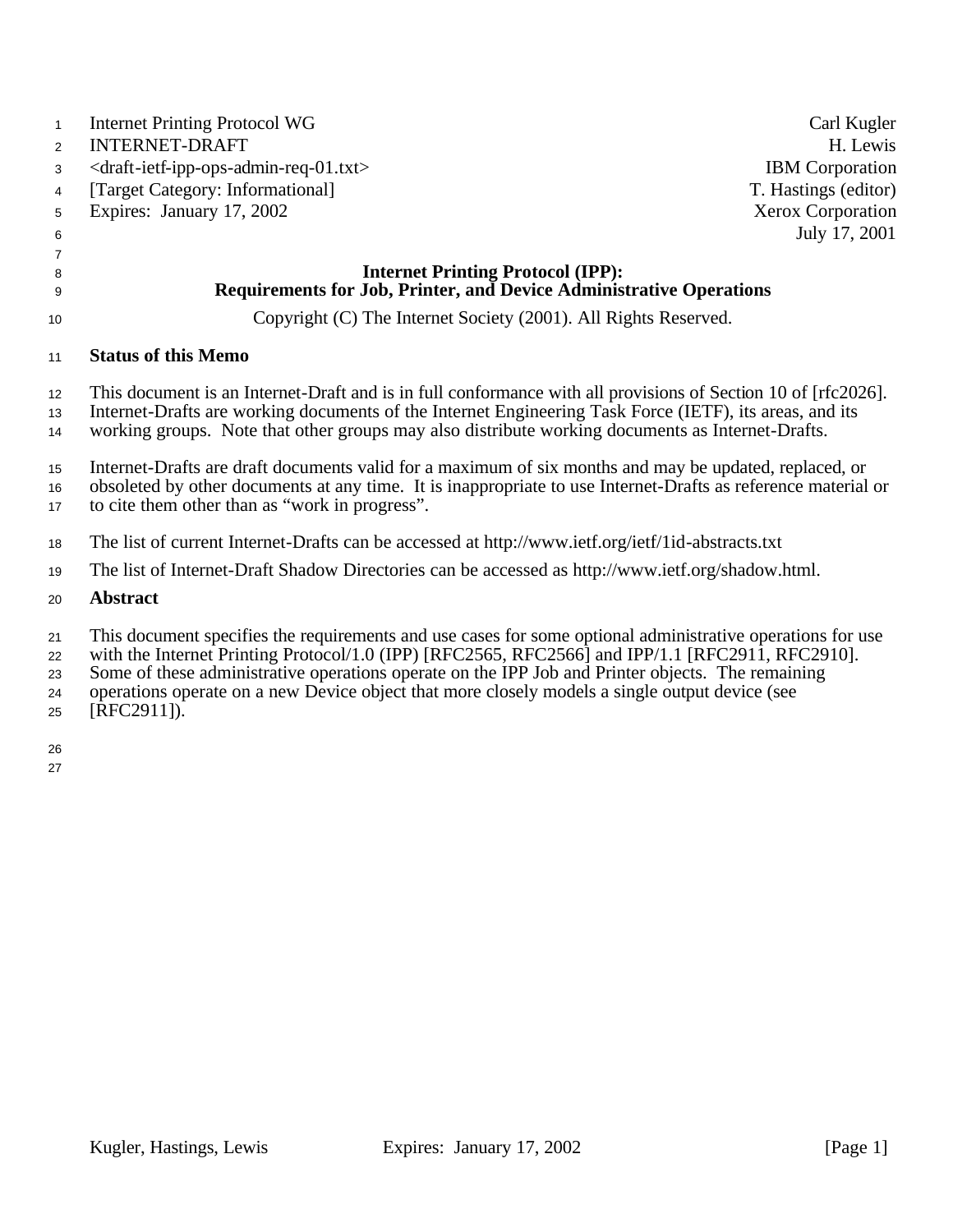#### **Table of Contents**  $27$

| 28             |                       |
|----------------|-----------------------|
| 29             |                       |
| 30             |                       |
| 31             |                       |
| 32             |                       |
| 33             |                       |
| 34             |                       |
| 35             |                       |
| 36             |                       |
| 37             |                       |
| 38<br>39<br>40 | <b>List of Tables</b> |
| 41<br>42       |                       |
| 43             |                       |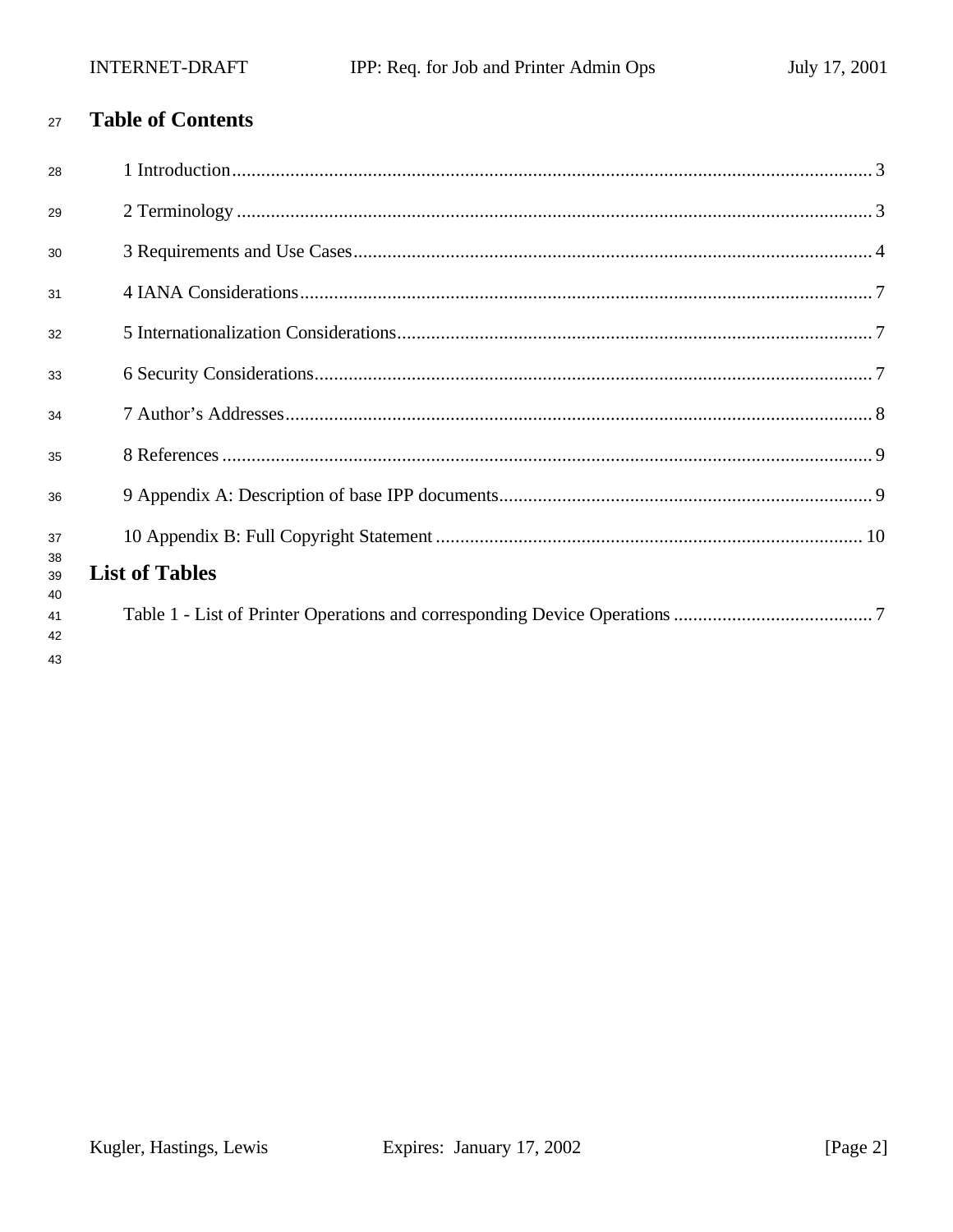## **1 Introduction**

 The Internet Printing Protocol (IPP) is an application level protocol that can be used for distributed printing using Internet tools and technologies. IPP version 1.1 ([RFC2911, RFC2910]) focuses on end user functionality with a few administrative operations included (for a description of the base IPP documents, see section 9). .This document defines the requirements and use cases for additional optional end user, operator, and administrator operations used to control Job objects, Printer objects (see [RFC2911]) and a new Device object. The new Device object more closely models a single output device and has no notion of a job, while the Printer object models a print service which understands jobs and may represent one or more output devices.

The scope of IPP is characterized in RFC 2526 [RFC2526] "Design Goals for an Internet Printing

Protocol". It is not the intent of this document to revise or clarify this scope or conjecture as to the degree

of industry adoption or trends related to IPP within printing systems. It is the intent of this document to

 extend the original set of operations - in a similar fashion to the Set1 extensions which referred to IPP/1.0 and were later incorporated into IPP/1.1.

# **2 Terminology**

 This section defines terminology used throughout this document and the corresponding documents that define the Administrative operations on Job, Printer, and Device objects.

 This document uses terms such as "client", "Printer", "Job", "attributes", "keywords", and "support". These terms have special meaning and are defined in the model terminology [RFC2911] section 12.2.

- In addition, the following capitalized terms are defined:
- **IPP Printer object (or Printer for short) -** a software abstraction defined by [RFC2911].
- **Printer Operation an operation whose target is an IPP Printer object and whose effect is on the Printer object.**
- **Output Device**  the physical imaging mechanism that an IPP Printer controls. Note: while this term is capitalized in this specification (but not in [RFC2911]), there is no formal object called an Output Device.
- **Device Operation an operation whose target is an IPP Printer object and whose defined effect is on an Output Device.**
- **Output Device Fan-Out** a configuration in which an IPP Printer controls more that one output-device.
- **Printer fan**-**out**  a configuration in which an IPP Printer object controls more than one Subordinate IPP Printer object.
- **Printer fan-in** a configuration in which an IPP Printer object is controlled by more than one IPP Printer object.
- **Subordinate Printer**  an IPP Printer object that is controlled by another IPP Printer object. Such a Subordinate Printer may have one or more Subordinate Printers.
- **Leaf Printer**  a Subordinate Printer that has no Subordinate Printers.
- **Non**-**Leaf Printer** an IPP Printer object that has one or more Subordinate Printers.
- **Chained Printer**  a Non-Leaf Printer that has exactly one Subordinate Printer.
- **Job Creation operations**  IPP operations that create a Job object: Print-Job, Print-URI, and Create-Job.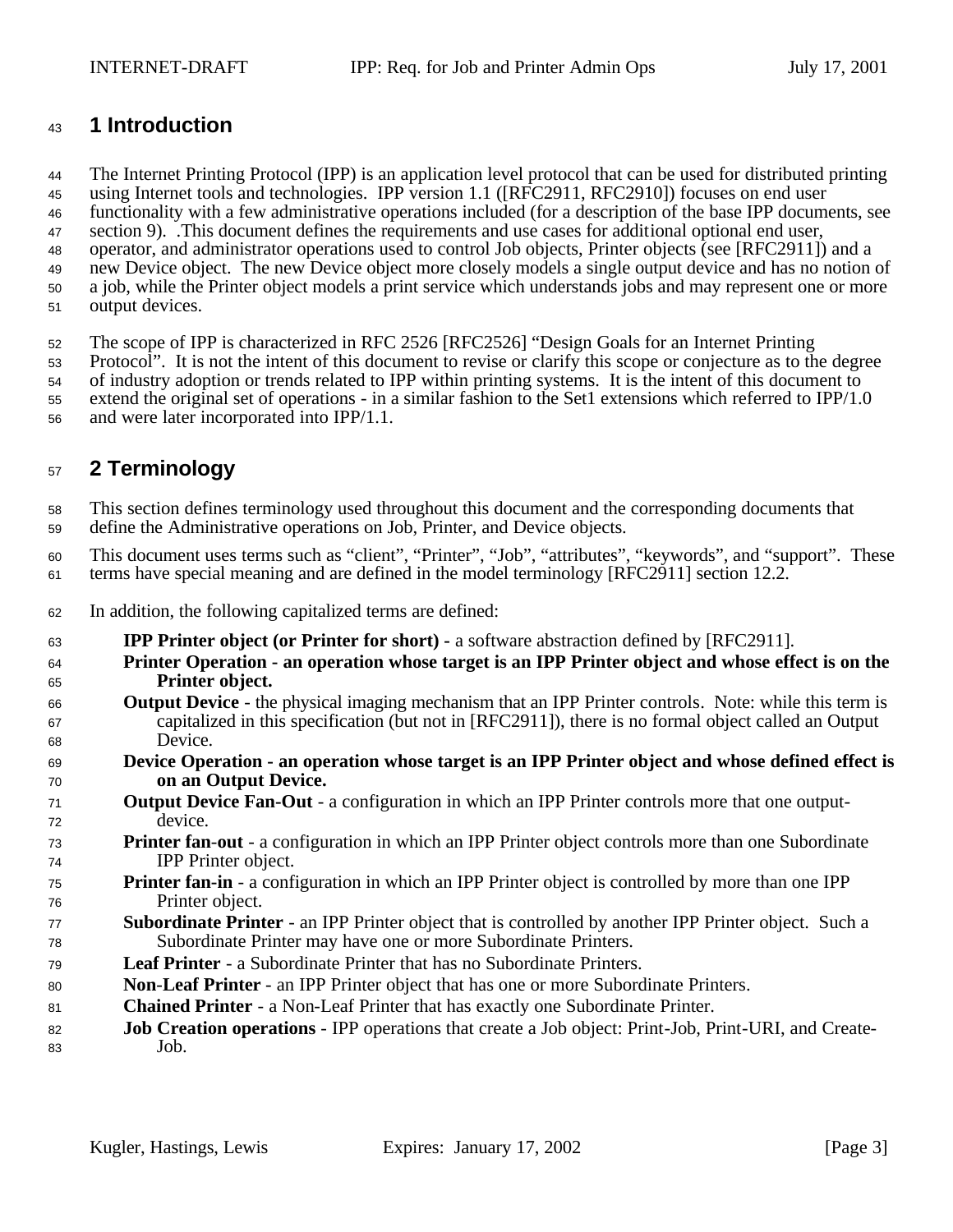## **3 Requirements and Use Cases**

 The Administrative operations for Job and Printer objects will be defined in one document [ipp-admin-ops]. The Administrative operations for Device objects will be defined in a separate document. The requirements are presented here together to show the parallelism.

- 1. Have separate operations for affecting the IPP Printer versus affecting the Output Device, so its clear what the intent of each is and implementers can implement one or the other or both.
- 2. Support fan-out of Printer objects.
- 3. Support fan-out of Output Devices.
- 4. Support fan-in of Printer objects, as long as it doesn't make the semantics more complicated when not supporting fan-in.
- 5. Support fan-in of output objects, as long as it doesn't make the semantics more complicated when not supporting fan-in.
- 6. Instead of having operation attributes that alter the behavior of the operation significantly, have separate operations, so that it is simple and clear to a client which semantics the Printer is supporting (by querying the "operations-supported" attribute) and it is simple to describe the capabilities of a Printer implementation in written documentation (just list the optional operations supported).
- 7. Need a Printer Operation to prevent a Printer object from accepting new IPP jobs, but currently accepted jobs continue unaffected to be scheduled and processed. Need a companion one to restore the Printer object to accept new IPP jobs.
- Usage: Operator is preparing to take the IPP Printer out of service or to change the configuration of the IPP Printer.
- Suggested name and operations: **Disable-Printer** and **Enable-Printer**
- 8. Need a Device Operation to prevent an Output Device from accepting any new jobs from any job submission protocol and a companion one to restore the Output Device to accepting any jobs.
- Usage: Operator is preparing to take the Output Device out of service.
- Suggested name and operations: **Disable-Device** and **Enable Device**
- 9. Need a Printer Operation to stop the processing after the current IPP job completes and not start processing any additional IPP jobs (either by scheduling the jobs or sending them to the Output Device), but continue to accept new IPP jobs. Need a companion operation to start processing/sending IPP jobs again.
- Usage: Operator wants to gracefully stop the IPP Printer at the next job boundary. The Pause- Printer-After-Current-Job operation is also invoked implicitly by the Deactivate-Printer and the Shutdown-Printer Operations.
- Suggested name and operations: **Pause-Printer-After-Current-Job**, **(IPP/1.1) Resume-Printer**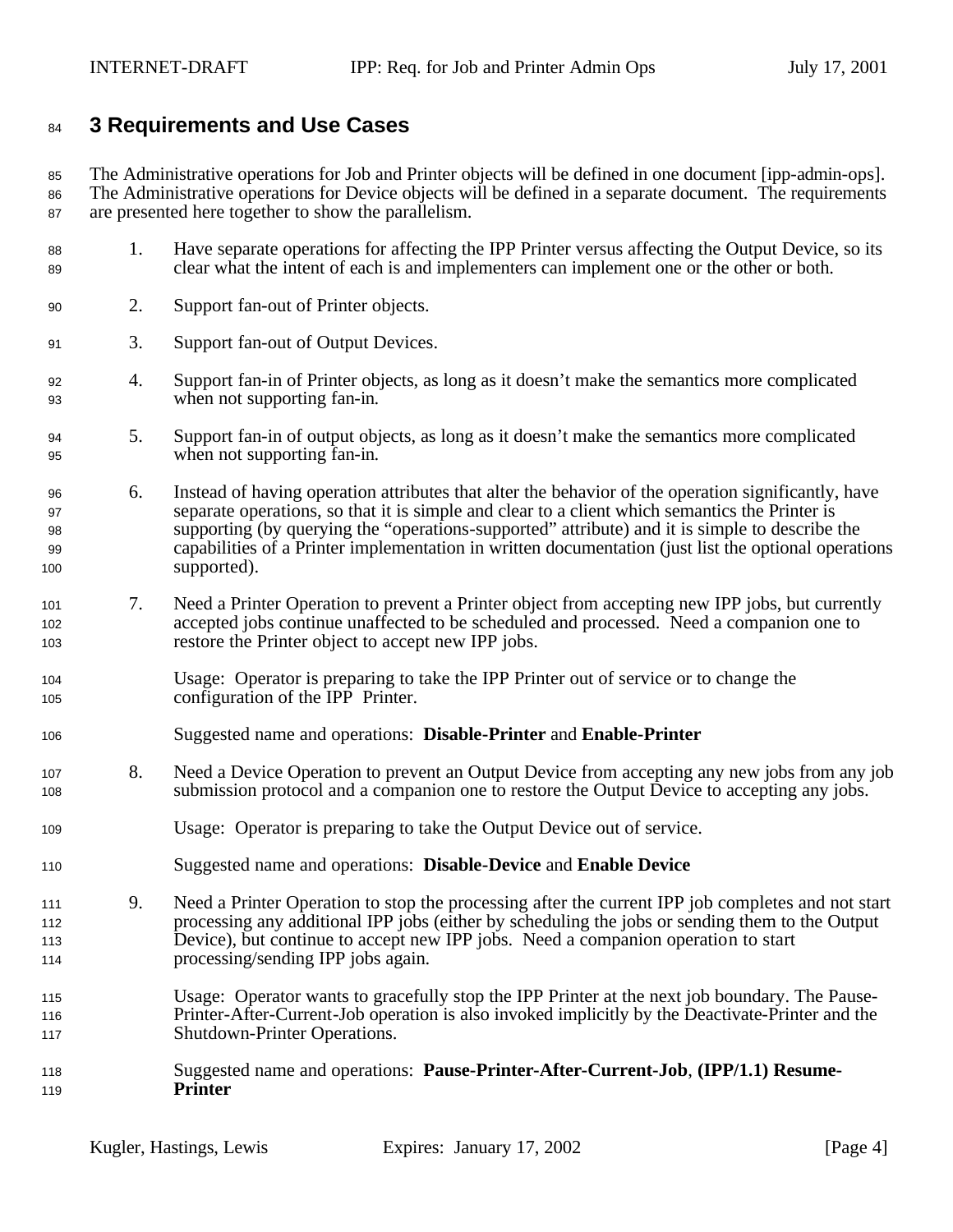10. Need a Device Operation to stop the processing the current job "immediately", no matter what protocol. Its like the Pause button on the Output Device. This operation is for emergencies. The stop point depends on implementation, but can be mid page, end of page, end of sheet, or after a few sheets for Output Devices that can't stop that quickly. The paper path isn't run out. Need a companion operation to start processing the current any-protocol job without losing any thing. Usage: Operator sees something bad about to happen, such as the paper is about to jam, or the toner is running out, or the device is overheating or wants to add more paper. Suggested name and operations: **Pause-Device-Now**, **Resume-Device** 11. Need a Printer Operation to stop the processing of IPP jobs after all of the currently accepted jobs have been processed, but any newly accepted jobs go into the 'processing-held' state. Usage: This allows an operator to reconfigure the Output Device in order to let jobs that are held waiting for resources, such as special media, to get a chance. Then the operator uses another operation after reconfiguring. He repeats the two operations to restore the Output Device to its normal media. Suggested name and operations: **Hold-New-Jobs, Release-Held-New-Jobs** 12. Need a Device Operation to stop the processing the current any-protocol job at a convenient point, such as after the current copy (or end of job if last or only copy). Need a companion operation to start processing the current any-protocol job or next job without losing any thing. Usage: The operator wants to empty the output bin that is near full. The paper path is run out. Suggested name and operations: **Pause-Device-After-Current-Copy**, **Resume-Devic**e 13. Need a Device Operation that always pauses on a device-defined boundary, no matter how many copies, in order to not break up a job. Need a companion operation to start processing the current any-protocol job or next job without losing any thing. Usage: The operator wants to empty the output bin that is near full, but he doesn't want to break up a job in case it has multiple copies. The paper path is run out. Suggested name and operations: **Pause-Device-After-Current-Job**, **Resume-Device** 14. Need a Printer Operation that combines Disable-Printer, Pause-Printer-After-Current-Job, and rejects all other Job, Printer, and Device Operations, except Job and Printer queries, System Administrator Set-Printer-Attributes, and the companion operation to resume activity. In other words, this operation makes the Printer a read-only object in a graceful manner for end-users and 151 the operator. Usage: The administrator wants to reconfigure the Printer object using the Set-Printer-Attributes operation without disturbing the current in process work, but wants to make sure that the operator isn't also trying to change the Printer object as part of running the Printer. Suggested name and operation: **Deactivate-Printer, Activate-Printe**r 15. Need a Device Operation that combines Disable-Device, Pause-Device-After-Current-Job, and rejects all other Device Operations, except Job and Printer queries and the companion operation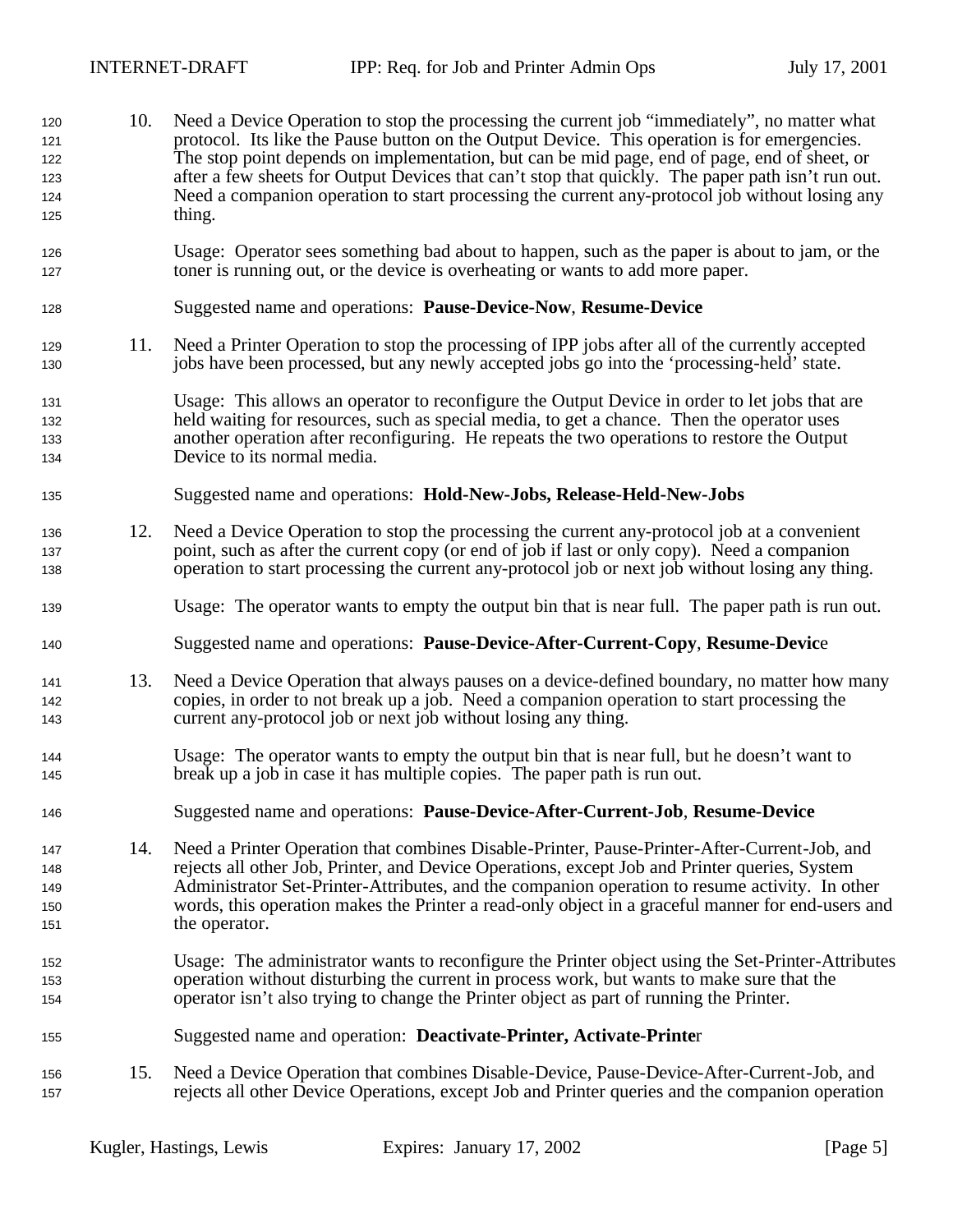- to resume activity. In other words, this operation makes the Output Device a read-only object in a graceful manner.
- Usage: The field service person wants to open up the device without disturbing the current in process work, perhaps to replace staples, or replace the toner cartridge.
- Suggested name and operation: **Deactivate-Device, Activate-Device**
- 16. Need a Printer Operation to recover from the IPP Printer software that has gotten confused (run out of heap memory or gotten into a state that it doesn't seem to be able to get out of). This is a condition that shouldn't happen, but does in real life. Any volatile information is saved if possible before the software is re-initialized. No companion operation is needed to undo this. We don't want to go back to the "confused" state :-).
- Usage: The IPP Printer software has gotten confused or isn't responding properly.
- Suggested name and operation: **Restart-Printer**
- 17. Need a Device Operation to recover from the Output Device hardware and software that has gotten confused (gotten into a state that it doesn't seem to be able to get out of, run out of heap memory, etc.). This is a condition that shouldn't happen, but does in real life. This is the same and has the same options as the Printer MIB reset. No companion operation is needed to undo this. We don't want to go back to the "confused" state :-).
- Usage: The Output Device has gotten confused or need resetting to some initial conditions.
- Suggested name and operation: **Reset-Device**
- 18. Need a Printer Operation to put the IPP Printer object out of business with no way in the protocol to bring that instantiation back to life (but see Startup-Printer which brings up exactly one new instantiation to life with the same URL). Any volatile information is saved if possible.
- Usage: The Printer is being moved or the building's power is being shut off.
- Suggested name and operation: **Shutdown-Printer**
- 19. Need a Printer Operation to bring an IPP Printer to life when there is an already running host.
- Usage: After the host is started (by means outside the IPP protocol), the operator is able to ask the host to bring up any number of Printer objects (that the host has been configured in some way) each with distinct URLs.
- Suggested name and operation: **Startup-Printer**
- 20. Need a Device Operation to power off the Output Device after writing out any software state. It is assumed that other operations have more gracefully prepared the Output Device for this drastic and immediate. There is no companion Device Operation to bring the power back on.
- Usage: The Output Device is going to be moved, the power in the building is going to be shutoff, the repair man has arrived and needs to take the Output Device apart.
- Suggested name and operation: **Power-Off-Device**
- 21. Need a Device Operation to startup a powered-off device.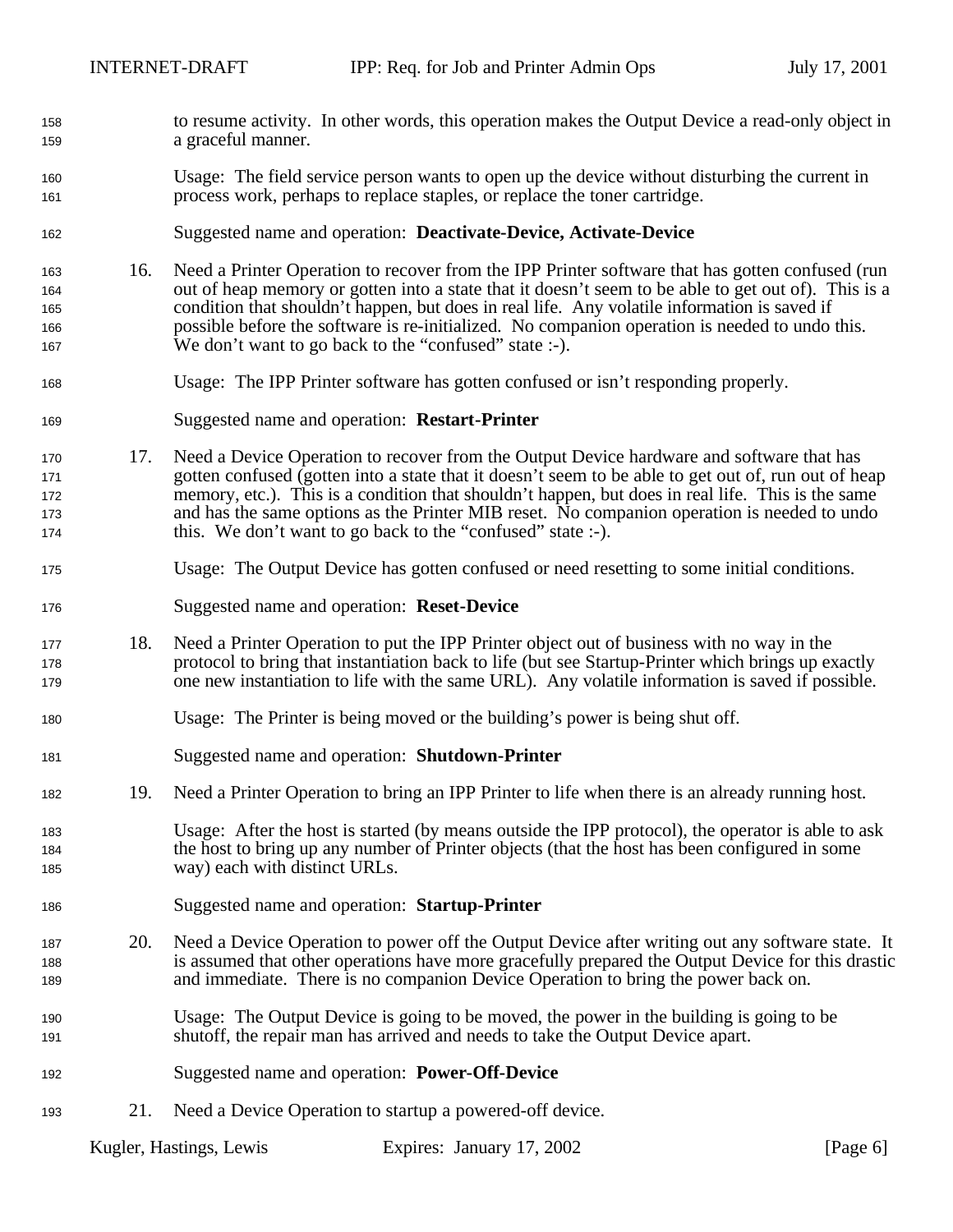- <sup>194</sup> Usage: After a Power-Off-Device, if the device can be powered back up (possibly by an <sup>195</sup> intervening host that supports the Device Operation).
- <sup>196</sup> Suggest name and operation: Power-On-Device
- <sup>197</sup> The tentative list of Printer and the corresponding Device Operations is shown in Table 1:

#### <sup>198</sup> **Table 1 - List of Printer Operations and corresponding Device Operations**

| <b>Printer Operation</b>                 | Corresponding Device Operation equivalent |
|------------------------------------------|-------------------------------------------|
| Disable-Printer                          | Disable-Device                            |
| Enable-Printer                           | <b>Enable-Device</b>                      |
| Pause-Printer (IPP/1.1 - [RFC2911] - one | Pause-Device-Now                          |
| interpretation)                          |                                           |
| no                                       | Pause-Device-After-Current-Copy           |
| Pause-Printer-After-Current-Job          | Pause-Device-After-Current-Job            |
| Resume-Printer (IPP/1.1 - [RFC2911])     | Resume-Device                             |
| Hold-New-Jobs                            | no                                        |
| Release-Held-New-Jobs                    | no                                        |
| Deactivate-Printer                       | Deactivate-Device                         |
| Activate-Printer                         | Activate-Device                           |
| Purge-Jobs (IPP/1.1 - [RFC2911])         | Purge-Device                              |
| <b>Restart-Printer</b>                   | <b>Reset-Device</b>                       |
| Shutdown-Printer                         | Power-Off-Device                          |
| Startup-Printer                          | Power-On-Device                           |

199

- <sup>200</sup> There are no conformance dependencies between Printer Operations and Device Operations. Either may be
- <sup>201</sup> supported without supporting the corresponding operations.

#### <sup>202</sup> **4 IANA Considerations**

<sup>203</sup> This document does not define anything to be registered. When a document is produced that defines <sup>204</sup> operations that meet the requirements in this document, those operations will be registered according <sup>205</sup> to the procedures in [RFC2911] section 6.4.

# <sup>206</sup> **5 Internationalization Considerations**

<sup>207</sup> This document has the same localization considerations as the [RFC2911].

# <sup>208</sup> **6 Security Considerations**

 This document defines the requirements for operations that are intended to be used by an operator or system administrator. These operations, when defined, would affect how the Printer behaves and establish policy and/or operating behavior that ordinary users shouldn't be able to perform. Printer implementations that support such operations should authenticate users and authorized them as being an operator or a system

<sup>213</sup> administrator for the system. Otherwise, unprivileged users could affect the policy and behavior of IPP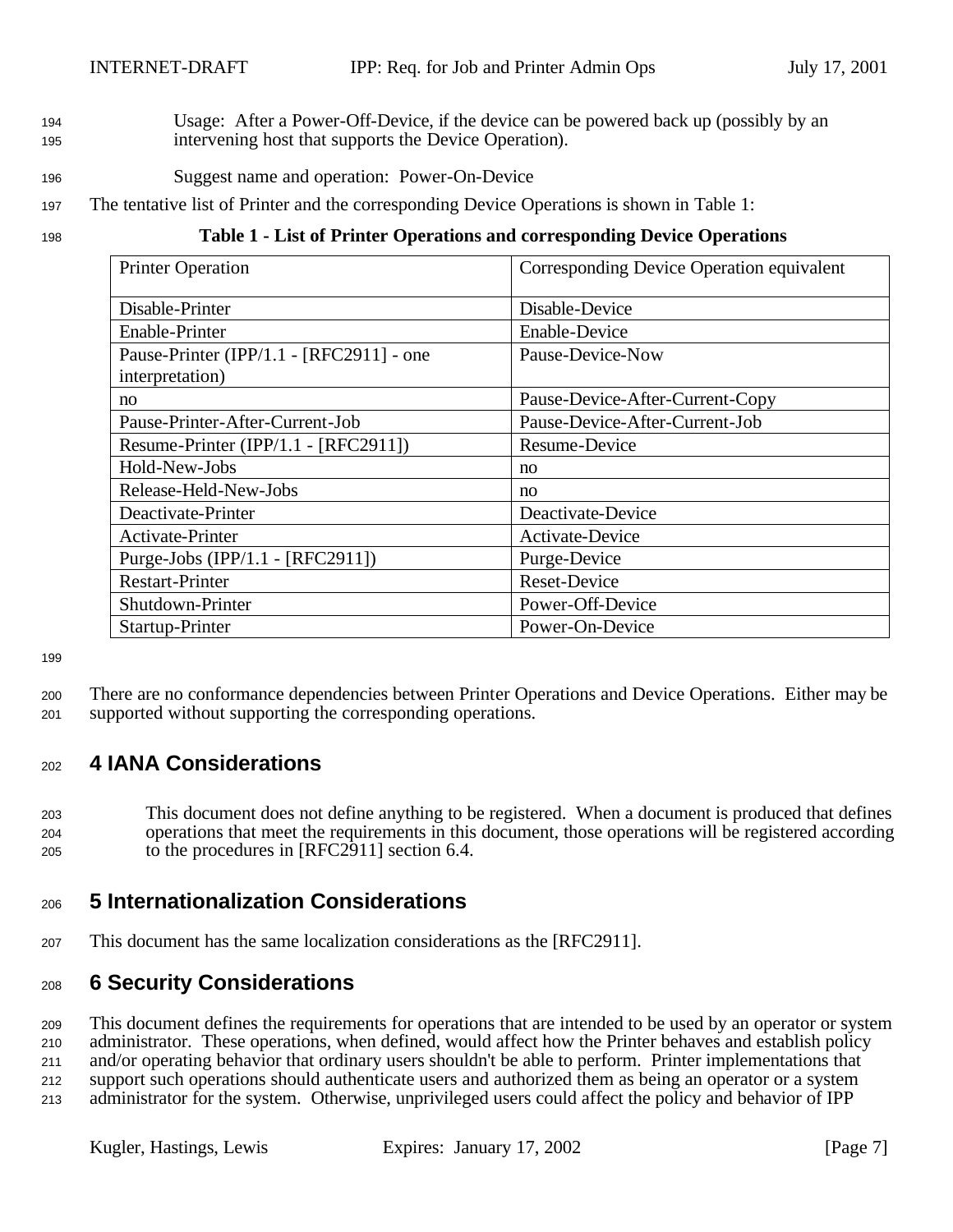- Printers, thereby affecting other users. Similarly clients that supports such operations should be prepared to
- provide the necessary authentication information. See the security provisions in [RFC2911] for authentication, such as TLS.

## **7 Author's Addresses**

| 218        | Carl Kugler                                                                                                                                                                                                       |
|------------|-------------------------------------------------------------------------------------------------------------------------------------------------------------------------------------------------------------------|
| 219        | <b>IBM</b>                                                                                                                                                                                                        |
| 220        | <b>Boulder CO</b>                                                                                                                                                                                                 |
| 221        |                                                                                                                                                                                                                   |
| 222        | Phone: (303) 924-5060                                                                                                                                                                                             |
| 223        | FAX:                                                                                                                                                                                                              |
| 224        | e-mail: kugler@us.ibm.com                                                                                                                                                                                         |
| 225        |                                                                                                                                                                                                                   |
| 226        | <b>Tom Hastings</b>                                                                                                                                                                                               |
| 227        | <b>Xerox Corporation</b>                                                                                                                                                                                          |
| 228        | 737 Hawaii St. ESAE 231                                                                                                                                                                                           |
| 229        | El Segundo, CA 90245                                                                                                                                                                                              |
| 230        |                                                                                                                                                                                                                   |
| 231        | Phone: 310-333-6413                                                                                                                                                                                               |
| 232        | Fax: 310-333-5514                                                                                                                                                                                                 |
| 233        | e-mail: hastings@cp10.es.xerox.com                                                                                                                                                                                |
| 234        |                                                                                                                                                                                                                   |
| 235        | Harry Lewis                                                                                                                                                                                                       |
| 236        | <b>IBM</b>                                                                                                                                                                                                        |
| 237        | <b>Boulder CO</b>                                                                                                                                                                                                 |
| 238        |                                                                                                                                                                                                                   |
| 239        | Phone: (303) 924-5337                                                                                                                                                                                             |
| 240        | FAX:                                                                                                                                                                                                              |
| 241        | e-mail: harryl@us.ibm.com                                                                                                                                                                                         |
| 242        |                                                                                                                                                                                                                   |
| 243        |                                                                                                                                                                                                                   |
| 244        | IPP Web Page: http://www.pwg.org/ipp/                                                                                                                                                                             |
| 245        | IPP Mailing List: ipp@pwg.org                                                                                                                                                                                     |
| 246        |                                                                                                                                                                                                                   |
| 247        | To subscribe to the ipp mailing list, send the following email:                                                                                                                                                   |
| 248        | 1) send it to majordomo@pwg.org                                                                                                                                                                                   |
| 249        | 2) leave the subject line blank                                                                                                                                                                                   |
| 250        | 3) put the following two lines in the message body:                                                                                                                                                               |
| 251        | subscribe ipp                                                                                                                                                                                                     |
| 252        | end                                                                                                                                                                                                               |
| 253        |                                                                                                                                                                                                                   |
| 254<br>つにに | Implementers of this specification document are encouraged to join the IPP Mailing List in order to<br>participate in any discussions of clarification issues and review of registration proposals for additional |

 participate in any discussions of clarification issues and review of registration proposals for additional attributes and values. In order to reduce spam the mailing list rejects mail from non-subscribers, so you must subscribe to the mailing list in order to send a question or comment to the mailing list.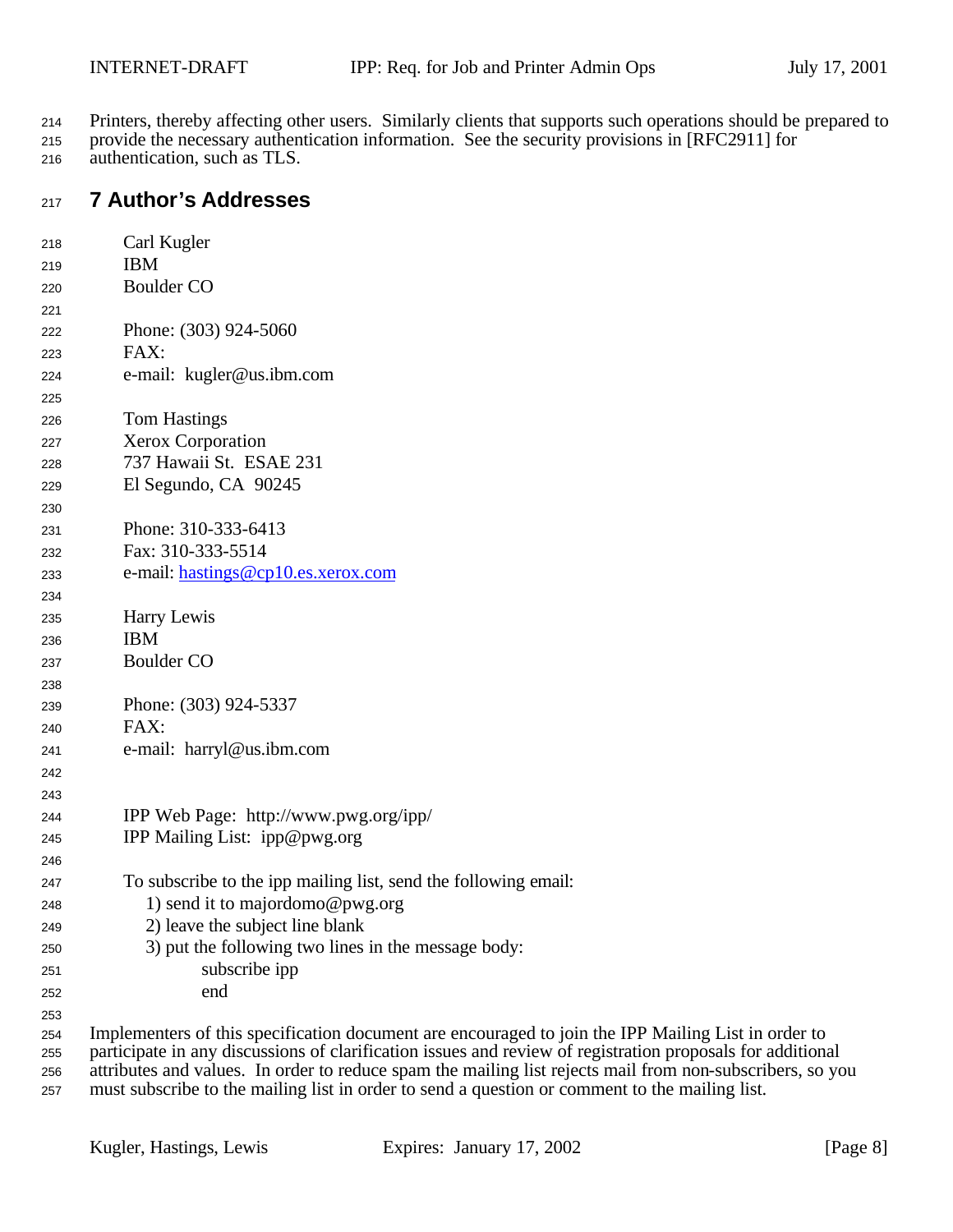#### **8 References**

| 259 | $[$ ipp-iig]                                                                                                                          |
|-----|---------------------------------------------------------------------------------------------------------------------------------------|
| 260 | Hastings, T., Manros, C., "Internet Printing Protocol/1.1: draft-ietf-ipp-implementers-guide-v11-                                     |
| 261 | 03.txt, work in progress, July 17, 2001.                                                                                              |
| 262 | [ipp-ntfy]                                                                                                                            |
| 263 | Herriot, R., Hastings, T., Isaacson, S., Martin, J., deBry, R., Shepherd, M., Bergman, R., "Internet                                  |
| 264 | Printing Protocol/1.1: IPP Event Notifications and Subscriptions", <draft-ietf-ipp-not-spec-07.txt>,</draft-ietf-ipp-not-spec-07.txt> |
| 265 | work in progress, July 17, 2001.                                                                                                      |
| 266 | $[$ ipp-ops-set $2]$                                                                                                                  |
| 267 | Kugler, C., Hastings, T., Lewis, H. "Internet Printing Protocol (IPP): Job and Printer                                                |
| 268 | Administrative Operations", <draft-ietf-ipp-ops-set2-03.txt>, work in progress, July 17, 2001.</draft-ietf-ipp-ops-set2-03.txt>       |
| 269 | [RFC2566]                                                                                                                             |
| 270 | R. deBry, T. Hastings, R. Herriot, S. Isaacson, P. Powell, "Internet Printing Protocol/1.0: Model and                                 |
| 271 | Semantics", RFC 2566, April 1999.                                                                                                     |
| 272 | [RFC2910]                                                                                                                             |
| 273 | Herriot, R., Butler, S., Moore, P., Tuner, R., "Internet Printing Protocol/1.1: Encoding and                                          |
| 274 | Transport", RFC 2910, September, 2000.                                                                                                |
| 275 | [RFC2911]                                                                                                                             |
| 276 | R. deBry, T. Hastings, R. Herriot, S. Isaacson, P. Powell, "Internet Printing Protocol/1.0: Model and                                 |
| 277 | Semantics", RFC 2911, September 2000.                                                                                                 |

# **9 Appendix A: Description of base IPP documents**

- The base set of IPP documents includes:
- Design Goals for an Internet Printing Protocol [RFC2567]
- Rationale for the Structure and Model and Protocol for the Internet Printing Protocol [RFC2568]
- Internet Printing Protocol/1.1: Model and Semantics [RFC2911]
- Internet Printing Protocol/1.1: Encoding and Transport [RFC2910]
- Internet Printing Protocol/1.1: Implementer's Guide [ipp-iig]
- Mapping between LPD and IPP Protocols [RFC2569]
- Internet Printing Protocol (IPP): IPP Event Notifications and Subscriptions [ipp-ntfy]
- 

 The "Design Goals for an Internet Printing Protocol" document takes a broad look at distributed printing functionality, and it enumerates real-life scenarios that help to clarify the features that need to be included in a printing protocol for the Internet. It identifies requirements for three types of users: end users, operators, and administrators. It calls out a subset of end user requirements that are satisfied in IPP/1.0. A few optional operator operations have been added to IPP/1.1.

 The "Rationale for the Structure and Model and Protocol for the Internet Printing Protocol" document describes IPP from a high level view, defines a roadmap for the various documents that form the suite of IPP specification documents, and gives background and rationale for the IETF working group's major decisions.

 The "Internet Printing Protocol/1.1: Model and Semantics" document describes a simplified model with abstract objects, their attributes, and their operations that are independent of encoding and transport. It